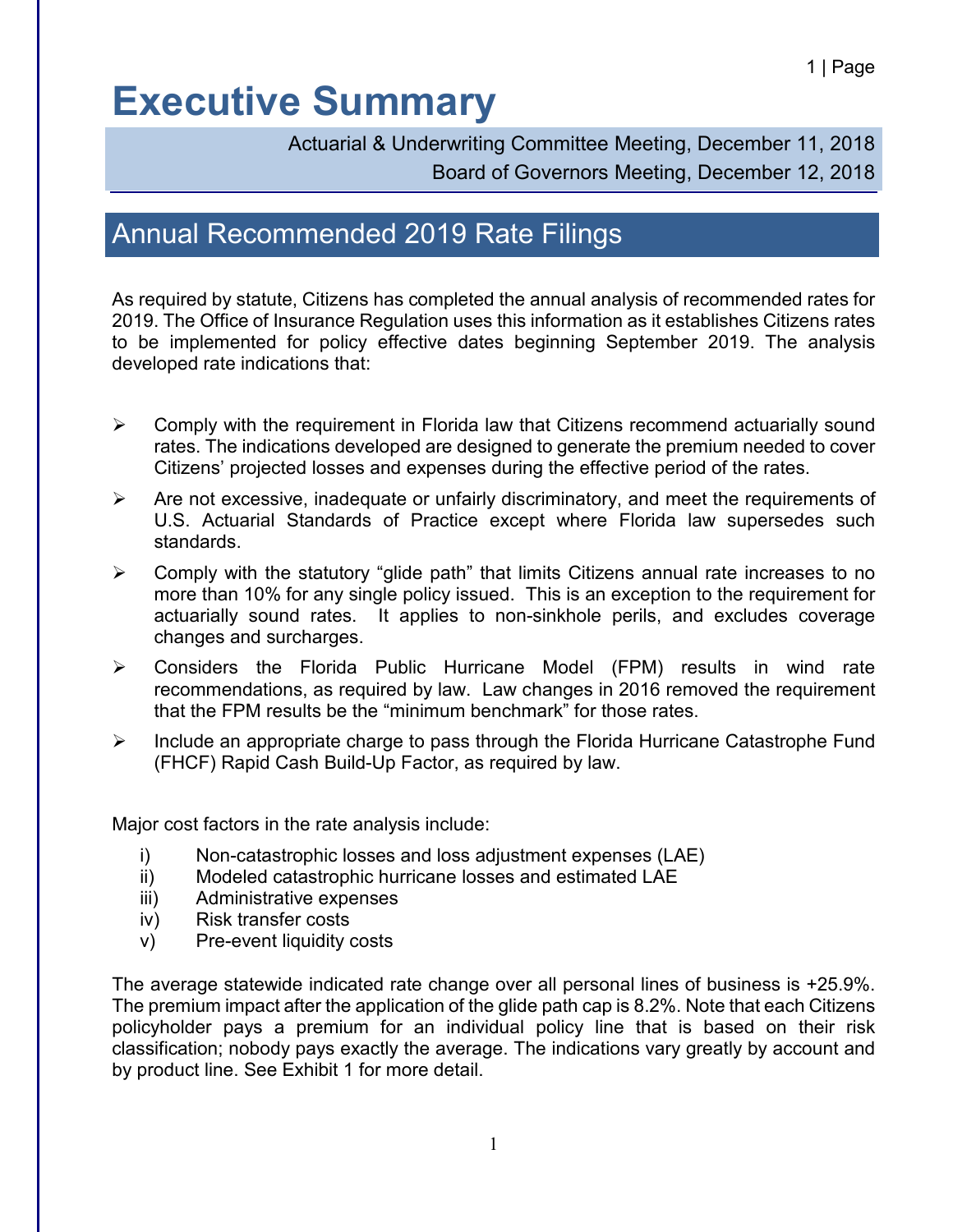### Actuarial & Underwriting Committee Meeting, December 11, 2018

#### Board of Governors Meeting, December 12, 2018

The average statewide indicated rate change over all commercial lines of business is +54.2%. The premium impact after the application of the glide path cap is +9.0%. These results also vary widely by product line. See Exhibit 1 for more detail.

When underlying costs are rising rapidly, the difference between indicated revenue need and actual premium impact may be significant. Due to the glide path, cost trends may outstrip the ability of Citizens to obtain sound premiums, even if base rates are sound.

#### **Determination of Overall Rate Indications by Line of Business**

#### Water Peril

The peril of water continues to be the primary driver of Citizens' increased rate need. In particular, litigated water claims in South East Florida (Miami-Dade, Broward, and Palm Beach counties) are driving the water indication (see below example for illustration of impact of litigation on current rates). Before consideration of the Managed Repair Program and the \$10K sublimit on water claims, the expectation is that 50% of all water claims in 2019 will end up in litigation. Litigated claims cost almost five times as expensive to settle as non-litigated claims (\$9K versus \$41K for loss and loss expenses). In 2017, South East Florida, while accounting for 57% of HO-3 exposure, accounted for 94% of all litigated claims.

On 8/1/2018, changes to Citizens' policy language became effective that address the costs of this excessive litigation, and the rate increases that they create for policyholders. At the time of a water loss, a policyholder will have the option to enter Citizens' Managed Repair Program. Policyholders who do not use the program will have their water losses subjected to a \$10,000 sublimit. Policyholders who do use Citizens' Managed Repair Program will not be subject to any sublimit. The rate indication explicitly contemplates the effect of this new program. It is expected to reduce litigation, which lowers the water rate need by 30%. Without the new program, the statewide HO3 water indication would be 43.6%. Instead, the proposed rates include an adjusted water indication of 30.5%. This leads to an overall HO3 indication reduction of 19%.

#### Impact of Litigation on Average HO-3 Premium

As stated above and noted in the past several rate filings, the Multi-Peril HO-3 rate need is primarily driven by the increased litigation rate. In **Table 1** below we compare the HO-3 indication, based on the current litigation rates (50%) versus what the indication would have been had litigation rates remained at the earlier levels (15%). The results in Table 1 are based on statewide results. It is important to note that the change in the areas of the state where litigation is most prevalent have an even more dramatic difference. As shown, statewide, the overall indication decreases from 25.2% to 1.5%. In Miami-Dade, the indication decreases from 26.5% to -2.9%. That is, we would have recommended a decrease instead of an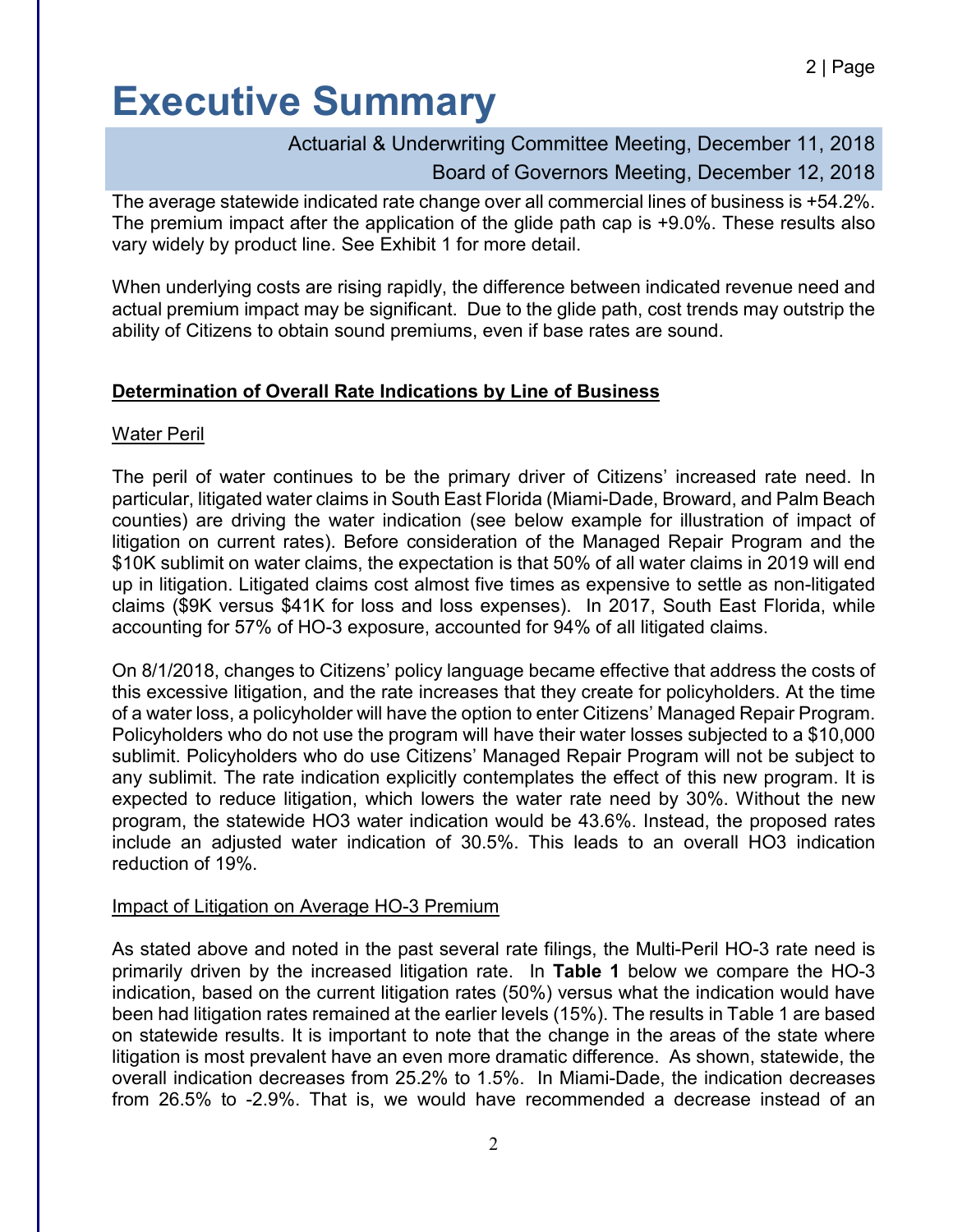### Actuarial & Underwriting Committee Meeting, December 11, 2018

### Board of Governors Meeting, December 12, 2018

increase. **Table 2** illustrates how that would impact the average premiums in Miami-Dade. For Miami-Dade, the current average premium is \$3,687. Under current market conditions (i.e. current litigation rates), the actuarially sound premium is \$4,664. If litigation rates were at earlier levels, the actuarially sound premium would be \$3,581.

| Table 1                                                                                                       | Current Indication <sup>1</sup> |          | Adjusted Indication <sup>2</sup> |          |  |
|---------------------------------------------------------------------------------------------------------------|---------------------------------|----------|----------------------------------|----------|--|
|                                                                                                               | Uncapped                        | Proposed | Uncapped                         | Proposed |  |
| Product Line - Personal                                                                                       | Indication                      | Change   | Indication                       | Change   |  |
| Total Multi-Peril Homeowners                                                                                  | 25.2%                           | 8.5%     | 1.5%                             | 0.2%     |  |
|                                                                                                               |                                 |          |                                  |          |  |
| <b>1 Current Indication</b> - This is the current indication from Exhibit 1 based on current litigation rates |                                 |          |                                  |          |  |

**2 Adjusted Indication** - This is what the current indication would be had litigation rates remained steady

| Table 2                                                                                                     |                        | <b>Actuarially Sound Premium</b> |                                  |  |  |  |
|-------------------------------------------------------------------------------------------------------------|------------------------|----------------------------------|----------------------------------|--|--|--|
|                                                                                                             | <b>Current Premium</b> | Current Indication <sup>1</sup>  | Adjusted Indication <sup>2</sup> |  |  |  |
| Miami-Dade                                                                                                  | \$3,687                | \$4,664                          | \$3,581                          |  |  |  |
|                                                                                                             |                        |                                  |                                  |  |  |  |
| <b>1 Current Indication</b> - This is the fully indicated uncapped HO-3 average premium based on unadjusted |                        |                                  |                                  |  |  |  |
| indication. It should be noted that the proposed charge premium is \$4,033 after application of glide-path  |                        |                                  |                                  |  |  |  |
| 2 Adjusted Indication - This is the fully indicated HO-3 average premium had litigation rates               |                        |                                  |                                  |  |  |  |
| Iremained at historical levels.                                                                             |                        |                                  |                                  |  |  |  |

#### Hurricane Peril

Hurricane peril rates drive the overall Citizens premium for many policyholders, particularly in coastal territories. As Florida law requires, projected hurricane losses from accepted scientific simulation models were considered. Citizens used four models accepted by the Florida Commission on Hurricane Loss Projection Methodology: AIR (v16.0.0, Touchstone 5.0.0), RMS (Risklink v17.0), CoreLogic RQE (Florida Hurricane Model v2017a), and the FPM (v6.2). No model results were modified or adjusted. The four distinct models underpinned a range of rate indications for each line of business. These ranges varied by line of business, as models may disagree widely in some territories and products.

When determining the statewide and individual territory wind rate indications, we selected the median of the four models. This is in alignment with the approach that was introduced with last year's rate filing. We view this approach as appropriate because it provides a statistically sound method for recognizing the range of model results in every territory while also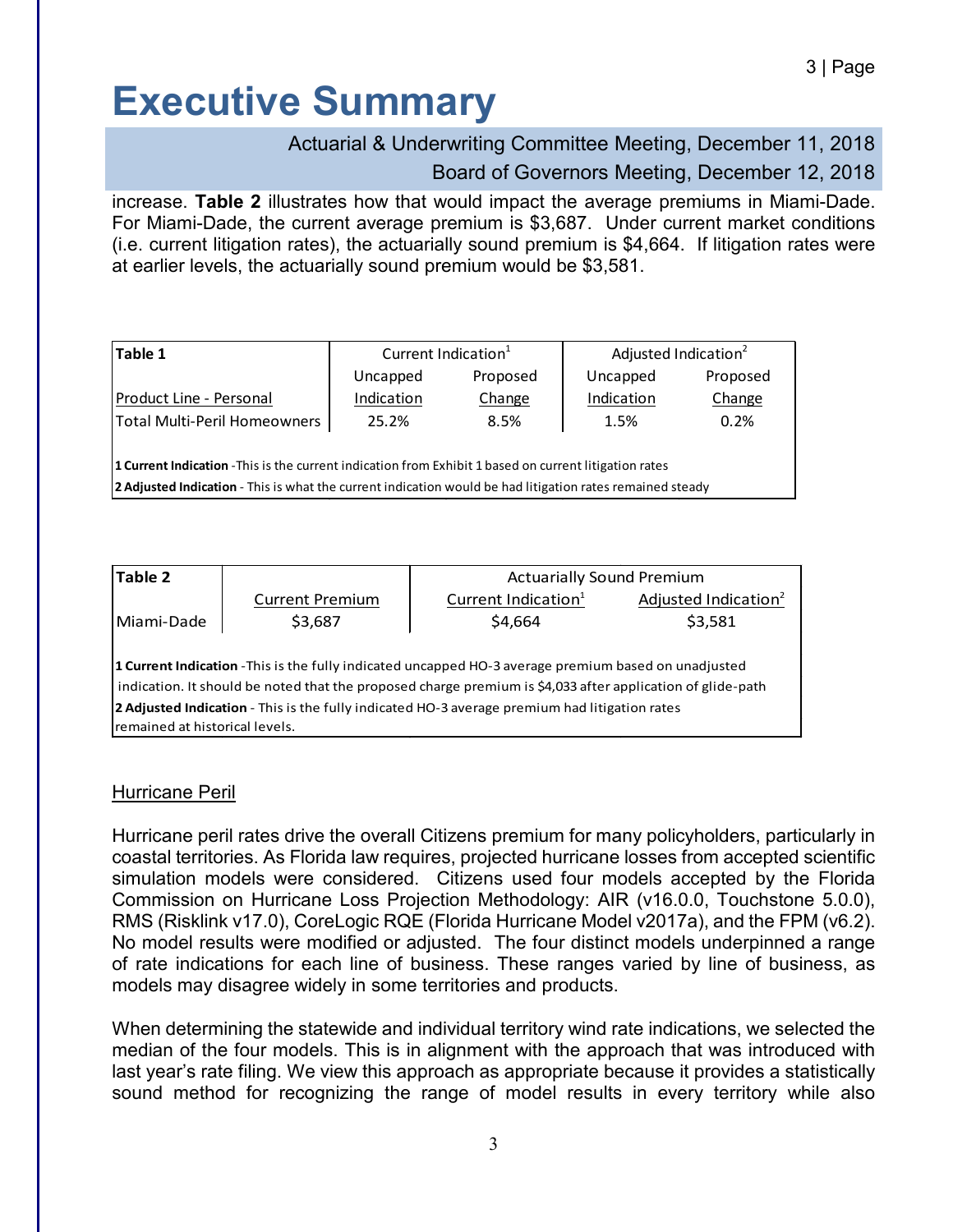Actuarial & Underwriting Committee Meeting, December 11, 2018 Board of Governors Meeting, December 12, 2018

minimizing the effect of outliers.

**Exhibit 1**- **Summary of Statewide Rate Indications** displays results for each product line. The **Uncapped Indication** is the selected statewide indication adjusted for the FHCF passthrough. The **Proposed Change** columns represent the actual premium impact to consumers after the application of the glide path cap to each single policy. At the policy level, all premium changes are limited to +/- 10% (except for HO-4 which is limited to +10%/-15%, in accordance with previous OIR guidance). After the application of the cap, the impact of the FHCF passthrough is added.

#### Impact of Private Reinsurance Costs

Due to significant depopulation and continued low "rates-on-line" (unit costs) for private reinsurance, Citizens was, once again, able to transfer the majority of its hurricane risk away from Florida policyholders (including non-Citizens policyholders, who would pay emergency assessments if storms caused significant deficits). For the fourth year in a row, Citizens can sustain a so-called "1-in-100 year" storm, in the Coastal Account without triggering assessments. Because Citizens is only exposing 34% (down from 50% from 2017) of its Coastal surplus to such a storm, it can also sustain a 1-in-41 year storm following a 1-in-100 year event.

Last year, Citizens transferred \$1.33 billion of Coastal Account risk to private reinsurers at a net cost of \$56 million. This year, Citizens transferred \$1.42 billion of Coastal Account risk to the private sector at an estimated net cost of \$55 million. "Net cost" refers to the gross expenditure on risk transfer less the expected hurricane losses that would be subject to the agreements. Last year's Homeowners indication included a provision of 5.5% for the cost of private reinsurance. This year the provision is 5.7%, meaning that 5.7 cents of the premium dollar is devoted to private reinsurance.

Private reinsurance covers policies in the Coastal account only, but it does lower the probability that policyholders in the Personal Lines Account (PLA) and Commercial Lines Account (CLA) will face a surcharge due to deficits in the Coastal Account. Consequently, a small portion of private reinsurance costs are allocated to the policies in the PLA and CLA. The rate indications allocate 90% of the private reinsurance costs to the Coastal Account and 10% to the PLA/CLA.

Note that public reinsurance from the mandatory participation in the FHCF is divided into a PLA+CLA contract and a separate Coastal contract, the net costs of which are allocated to policies in the respective accounts.

#### Impact of Pre-Event Liquidity

Pre-event liquidity (debt financing) provides a funding bridge to the point in time and loss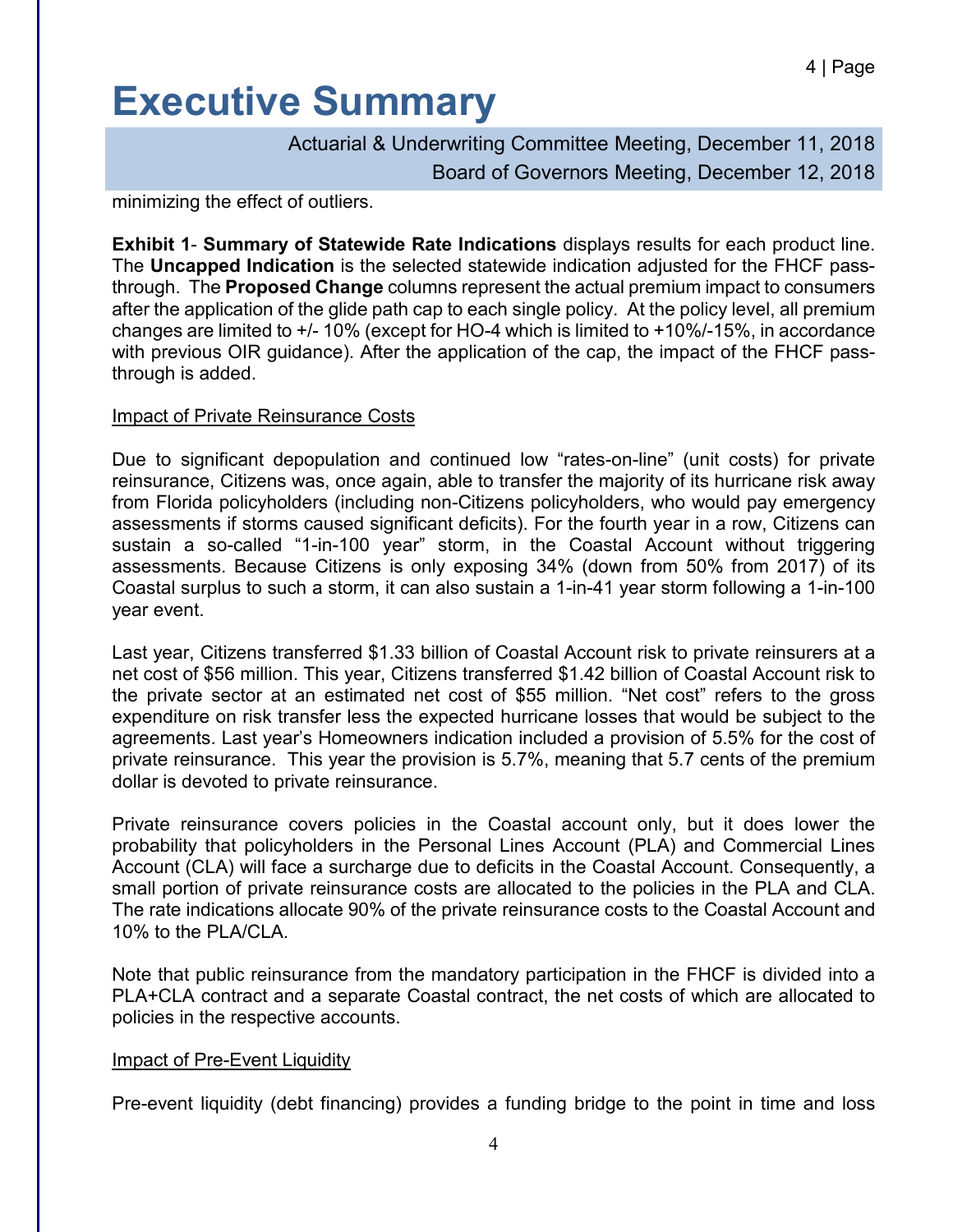### Actuarial & Underwriting Committee Meeting, December 11, 2018

### Board of Governors Meeting, December 12, 2018

levels at which the FHCF begins to pay hurricane reimbursements. It also ensures quick claims-paying capacity for subsequent storms in a season and augments other Citizens claims-paying resources that are not readily available in cash after a storm. This allows for timely payment of claims as well as flexibility in the timing and cost of issuance of post-event debt.

Pre-event debt does impact the cost structure of Citizens, and therefore the rate indications. The impact in Homeowners to the statewide uncapped rate indication is +1.9%.

#### Impact of Policy Level Capping

Due to the interaction of all actuarial considerations, rate indications vary greatly from policy to policy within Citizens. Large increases as well as large decreases are indicated for various consumers. The glide path established in 2010 requires Citizens to ensure no single policyholder shall be subject to a (non-sinkhole) rate increase greater than 10%. In order to balance the statutory requirements of actuarial soundness and the glide path, it is recommended that all rate increases be capped at +10%, and all rate decreases at -10%, except for HO-4 forms as noted above.

#### Impact of FHCF Buildup Premium

The FHCF is required by law to include a "rapid cash buildup factor" of 25% in its premium. Citizens, in turn, is required by law to pass this cost to the policyholder, outside the 10% glide path cap. This results in higher rate indications and affects the statewide premium impacts as well, raising some lines slightly above 10%.

#### Sinkhole Indications

The number of reported sinkhole claims to Citizens has been steadily declining since the end of 2011. In 2011, over 4,500 claims were reported. By 2013 the number was reduced to around 1,200 and has declined further since then, attributable largely to the impact of Senate Bill 408, the major sinkhole claims reform enacted in 2011. While all signs at this point are that SB408 has successfully addressed sinkhole trends, there does remain uncertainty about the final outcome of many pending claims, some litigated. Staff recommends that for a fifth straight year, sinkhole rates remain unchanged. As the ultimate effect of law changes emerges in the claims experience, there is no guarantee that future sinkhole rate increases will not be necessary.

#### Monroe County

In the rate order issued regarding the personal lines 2018 rates (Order # 211627-17), the OIR held Monroe rates' at the 2017 levels and directed Citizens to complete the following analyses: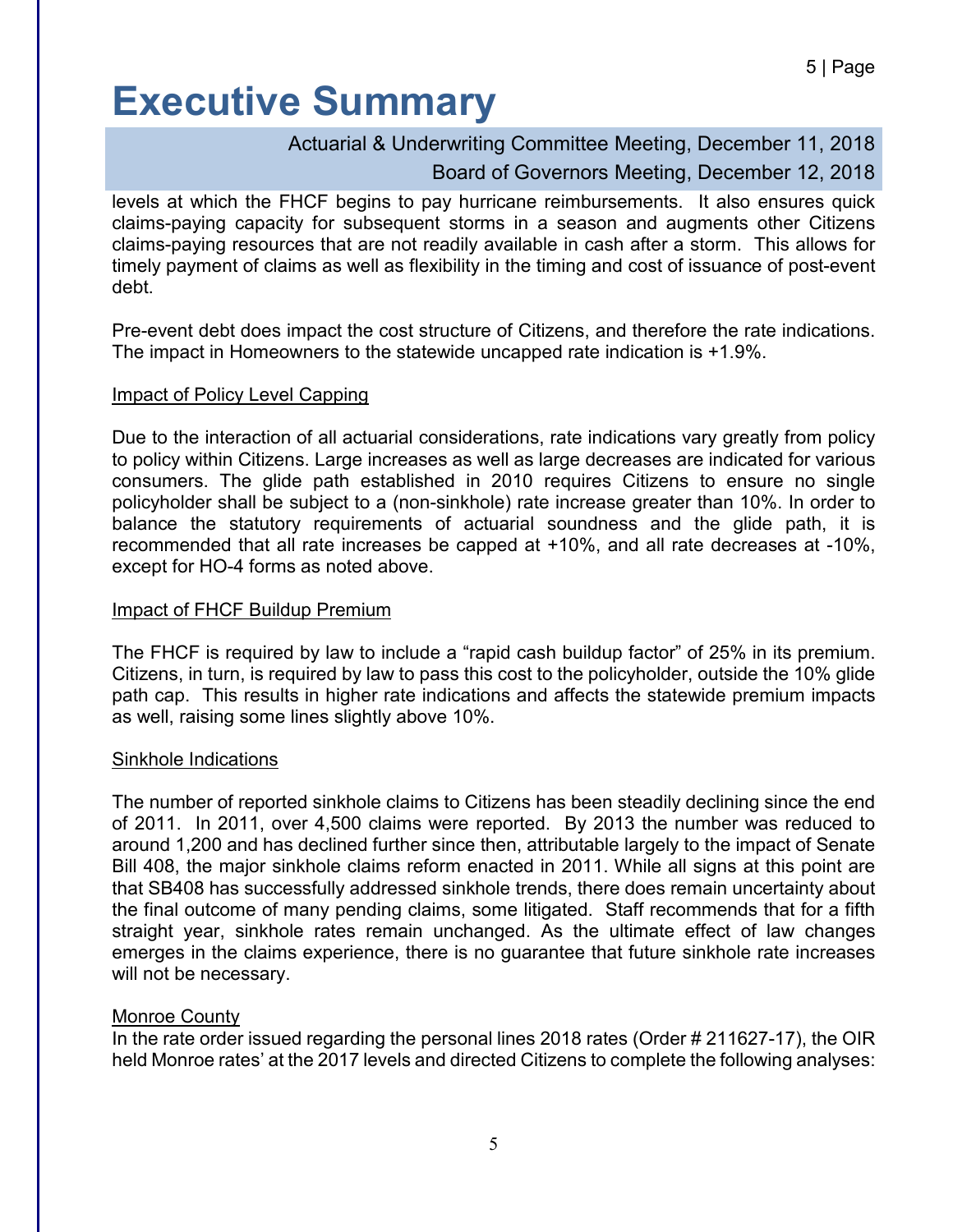Actuarial & Underwriting Committee Meeting, December 11, 2018 Board of Governors Meeting, December 12, 2018

1. **An evaluation and study of appropriate rating territories for Monroe County for wind-only and multi-peril policies**

#### Results

We have investigated the effects of segmenting Monroe into three separate geographical territories: the upper, middle and lower keys. The three of the four models suggest that rates on policies written in the lower keys are not as inadequate as in the middle and upper keys. Due to the 10% glide path, this would have very little effect this year. But eventually, policyholders in the upper and middle keys could pay more premium, which would allow policyholders in the lower keys to pay less.

While staff will continue to monitor this option, we recommend continuing to use only one Monroe rating territory in 2019, for these reasons:

#### A. Increased uncertainty with more granularity

As required by statute, we calculate the indicated wind premium using modeled hurricane losses from approved models. There is uncertainty in any model results, which is why we consider the results of four models. Segmenting the Monroe territory means asking the models for more granular precision when there is a lack of actual historical hurricane data for this area. This will only increase the uncertainty of the model results.

#### B. Little Impact to recommended rate changes in 2019

Splitting Monroe into more granular rating territories would have little impact on the recommended rate changes for Monroe policyholders in 2019. This is because every split territory still has an indication that is much greater than 10%. It would be two to three years before Citizens' recommended rate changes would be different for the split territories as compared to the single territory.

#### C. Not Actuarially Justified

Whether to segment the Monroe into more granular territories is a decision that requires careful deliberation. It would lead to higher uncapped indications for some policyholders, and also creates internal costs to implement the new territories. Additionally, the four models are not in total agreement on which segments of the Keys should be higher or lower. Keeping a single territory for now has little impact on 2019 premiums paid by policyholders, and allows for a more careful decision. In particular, it may allow the models to incorporate the results from Hurricane Irma. Since Irma did impact the Keys, this may be an important data point for calibrating models.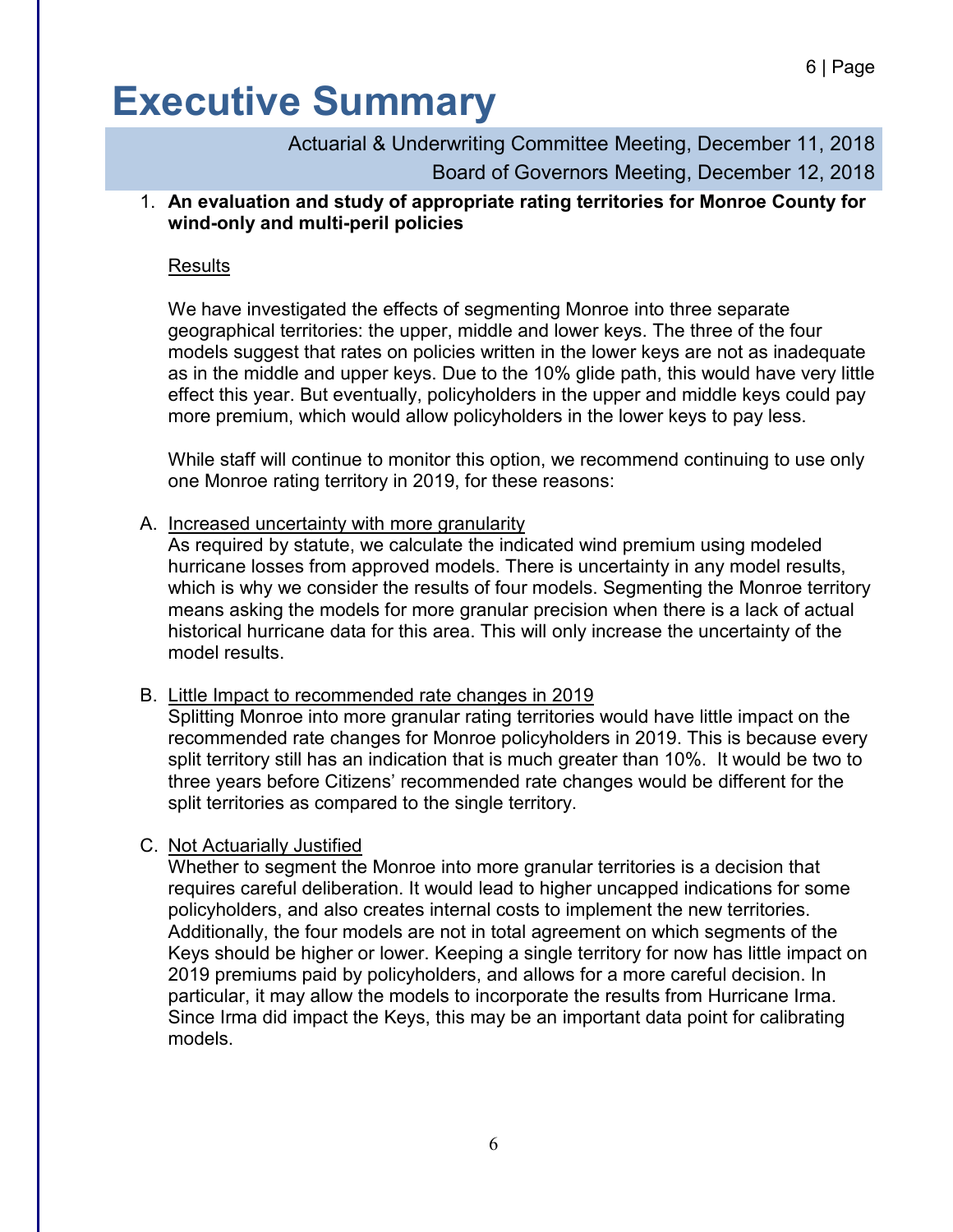Actuarial & Underwriting Committee Meeting, December 11, 2018 Board of Governors Meeting, December 12, 2018

2. **Review the study of Applied Research Associates, Inc. which evaluated the effectiveness of Plywood (Class C) shutters, for consideration by Citizens to provide a credit for this wind mitigation feature**

#### Results

We have conducted a detailed review of the 2003 Applied Research Associate, Inc., (ARA) study referenced by the order. We do not recommend that Citizens provide credit for this wind mitigation feature, for reasons explained below.

#### A. Plywood shutters cannot be verified

Because plywood shutters must be manually installed by policyholders as a storm approaches, their use cannot be verified when a policy is written. This makes them unsuitable for a premium credit under actuarial standards of practice.

#### B. Practical concerns

Even if an insured purchases plywood shutters, ARA points out that their effectiveness depends upon several factors. For example, they must be new and not warped. As they age, stored plywood shutters can warp, especially if they are deployed at some point, get wet, and are stored again. Also, the nail holes used to install the shutters must be "virgin". That is, each time shutters are deplored, new nail holes must be used. Finally, ARA found that even under ideal conditions, the plywood shutters were expected to fail at wind speeds over 130. Monroe is rated as a 180 wind zone.

#### C. Would need to be offered statewide

To be actuarially fair, the new credit could not be offered only in Monroe County. It would need to be offered statewide. Implementing the new credits would create new costs. Finally, there might be unintended consequences. In particular, making the credit consistent with other mitigation credits offered by Citizens, and with current hurricane models (the ARA study was published in 2003), might require updating all the mitigation credits offered by Citizens.

3. **Collaborate with Monroe County on the completion of its detailed study to evaluate the effect of building code standards in Monroe County and the impact of those standards on wind mitigation credits**

#### Results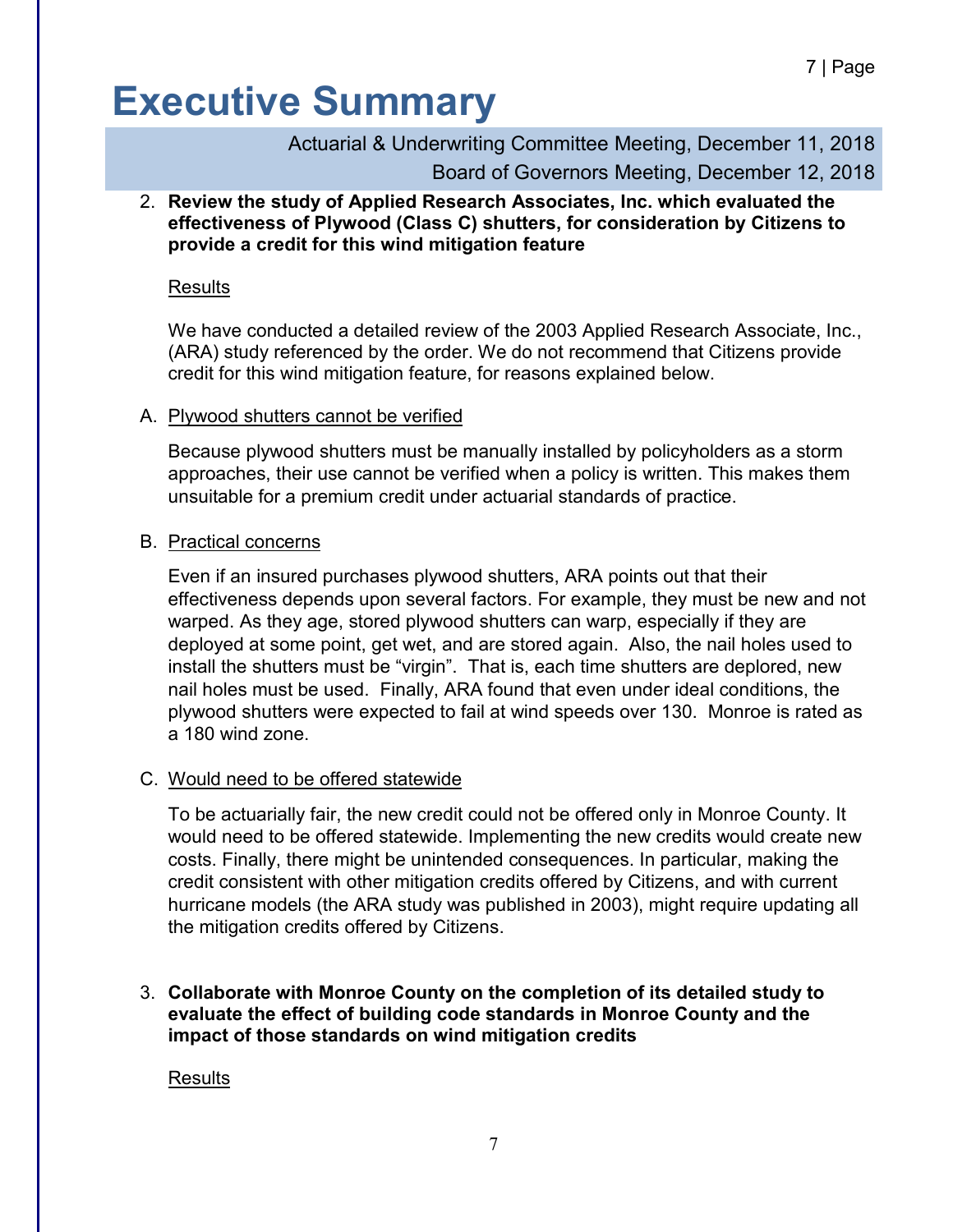Actuarial & Underwriting Committee Meeting, December 11, 2018

Board of Governors Meeting, December 12, 2018

Citizens did this. Staff collaborated with FIRM on their study by providing policy data, and by analyzing FIRM's survey results using the AIR hurricane model. That study is now complete

4. **An evaluation and study of the models accepted by the Florida Commission on Hurricane Loss Projection Methodology using the 2017 standards, which includes the requirement that county building codes be reflected in the model results**

Results

Citizens cannot yet complete this task. This is because the standards set in 2017 apply to models that are not approved and available for use until 2019. We cannot use current models instead because, prior to 2017, the standards did not require that county building codes be reflected in the model results.

#### **Rate Analysis Exhibits**

Several Exhibits are included with this item. Note that scale differs on some maps, so review the legends carefully when comparing maps. Also, all premium totals are based on policies in-force as of 6/30/2018.

#### **Exhibit 1: Summary of Statewide Indications**

- $\triangleright$  Columns (1) through (3) display the statewide uncapped indication and the proposed capped rate impact for multi-peril lines of business in the Personal Lines Account.
- $\triangleright$  Columns (4) through (6) display the statewide uncapped indication and the proposed capped rate impact for multi-peril lines of business in the Coastal Account.
- $\triangleright$  Columns (7) through (9) display the statewide uncapped indication and the proposed capped rate impact for wind-only lines of business (written only in the Coastal Account).
- $\triangleright$  Columns (10) through (12) display the statewide uncapped indication and the proposed capped rate impact for combined multi-peril and wind-only lines of business.

#### **Exhibit 2 – Multi-Peril HO-3 (Homeowners) County Average Premium Impacts Map**

- $\triangleright$  Displays the average proposed premium impact after capping for each county
- $\triangleright$  Note that the numbers in this exhibit show the average premium impact for the county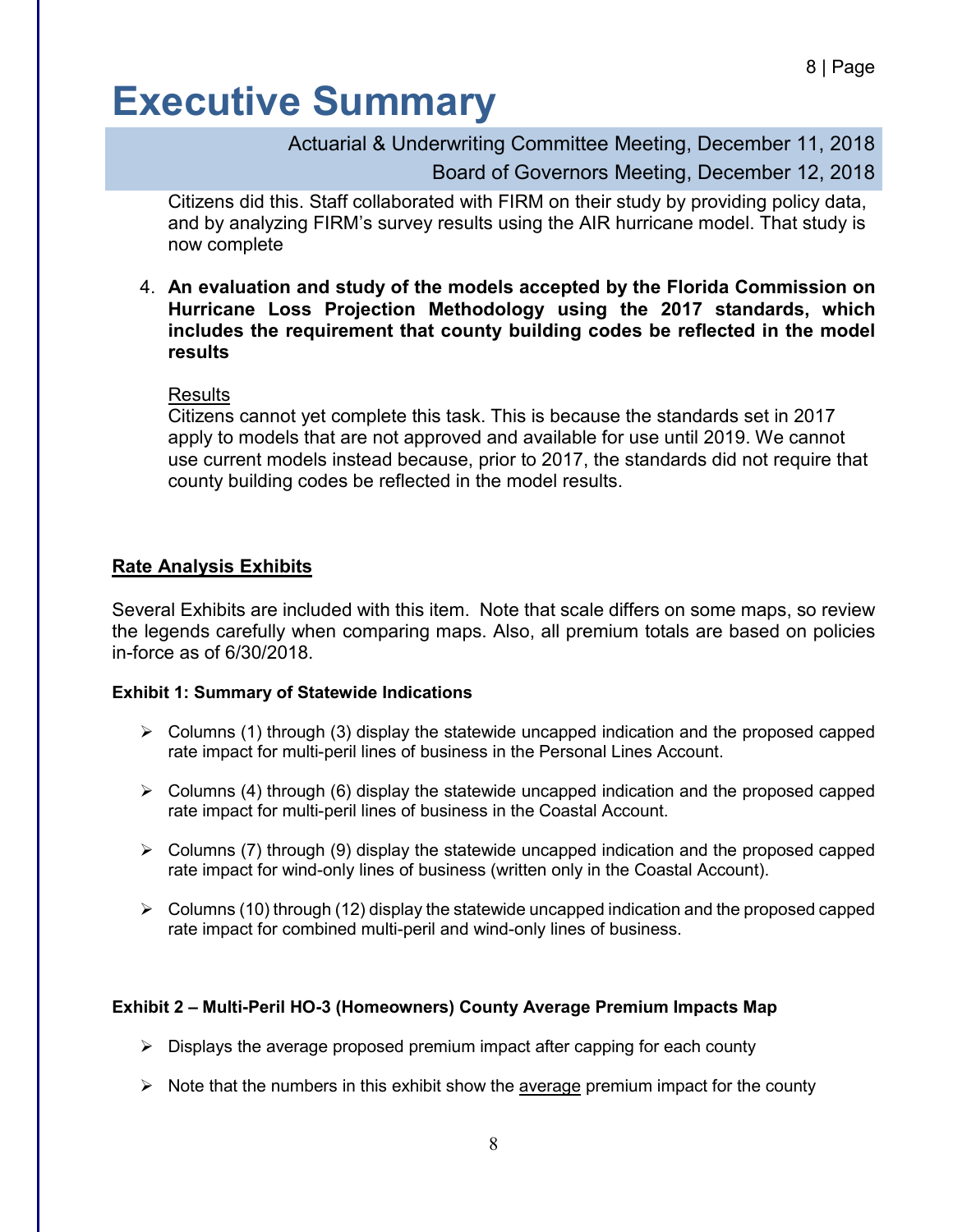### Actuarial & Underwriting Committee Meeting, December 11, 2018 Board of Governors Meeting, December 12, 2018

 $\triangleright$  The actual premium impact can vary between -10% and +10% for individual policyholders within each county

#### **Exhibit 3 – Wind-Only HW-2 (Homeowners) County Average Premium Impacts Map**

- $\triangleright$  Displays the average proposed premium impact after capping for each county
- $\triangleright$  Note that the numbers in this exhibit show the average premium impact for the county
- $\triangleright$  The actual premium impact can vary between -10% and +10% for individual policyholders within each county

#### **Exhibit 4 – Multi-Peril HO-6 (Condo Unit-Owners) County Average Premium Impacts Map**

- $\triangleright$  Displays the average proposed premium impact after capping for each county
- $\triangleright$  Note that the numbers in this exhibit show the average premium impact for the county
- $\triangleright$  The actual premium impact can vary between -10% and +10% for individual policyholders within each county

#### **Exhibit 5 – Wind-Only HW-6 (Condo Unit-Owners) County Average Premium Impacts Map**

- $\triangleright$  Displays the average proposed premium impact after capping for each county
- $\triangleright$  Note that the numbers in this exhibit show the average premium impact for the county
- $\triangleright$  The actual premium impact can vary between -10% and +10% for individual policyholders within each county

#### **Exhibit 6 – Multi-Peril DP-1 and DP-3 (Dwelling Fire) County Average Premium Impacts Map**

- $\triangleright$  Displays the average proposed premium impact after capping for each county
- $\triangleright$  Note that the numbers in this exhibit show the average premium impact for the county
- $\triangleright$  The actual premium impact can vary between -10% and +10% for individual policyholders within each county

#### **Exhibit 7 – Wind-Only DW-2 (Dwelling Fire) County Average Premium Impacts Map**

- $\triangleright$  Displays the average proposed premium impact after capping for each county
- $\triangleright$  Note that the numbers in this exhibit show the average premium impact for the county
- $\triangleright$  The actual premium impact can vary between -10% and +10% for individual policyholders within each county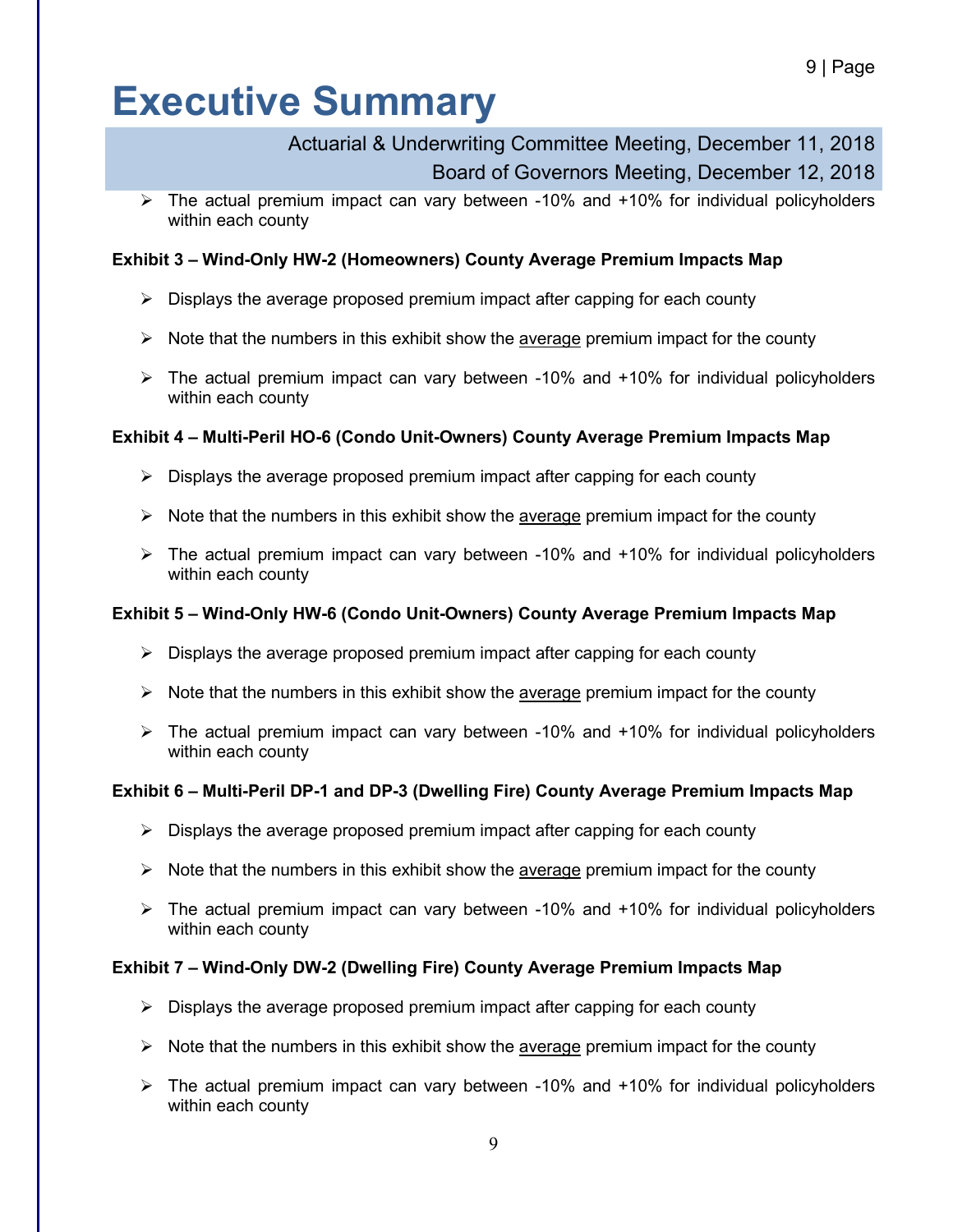### Actuarial & Underwriting Committee Meeting, December 11, 2018 Board of Governors Meeting, December 12, 2018

#### **Exhibit 8 – Multi-Peril MHO-3 and MDP-1 (Mobile Homeowners and Dwelling Fire) County Average Premium Impacts Map**

- $\triangleright$  Displays the average proposed premium impact after capping for each county
- $\triangleright$  Note that the numbers in this exhibit show the average premium impact for the county
- The actual premium impact can vary between -10% and +10% for individual policyholders within each county

#### **Exhibit 9 – Wind-Only MW-2 and MD-1 (Mobile Homeowners and Dwelling Fire) County Average Premium Impacts Map**

- $\triangleright$  Displays the average proposed premium impact after capping for each county
- $\triangleright$  Note that the numbers in this exhibit show the average premium impact for the county
- $\triangleright$  The actual premium impact can vary between -10% and +10% for individual policyholders within each county

#### **Exhibit 10 - Multi-Peril Commercial Residential County Average Premium Impacts Map**

- $\triangleright$  Displays the average proposed premium impact after capping for each of the "Group 2" perils territories (some of which cross several counties)
- $\triangleright$  Note that the numbers in this exhibit show the average premium impact for the territory.
- $\triangleright$  The actual premium impact can vary between -10% and +10% for individual policyholders within each county

#### **Exhibit 11 - Wind-Only Commercial Residential County Average Premium Impacts Map**

 $\triangleright$  Displays the average proposed premium impact after capping for each county

#### **Exhibit 12 - Multi-Peril Commercial Non-Residential County Average Premium Impacts Map**

- $\triangleright$  Displays the proposed premium impact after capping for each Group 2 territory
- $\triangleright$  The numbers display the expected premium impact for each policyholder within a territory.

#### **Exhibit 13 - Wind-Only Commercial Non-Residential County Average Premium Impacts Map**

 $\triangleright$  Displays the average proposed premium impact after capping for each county